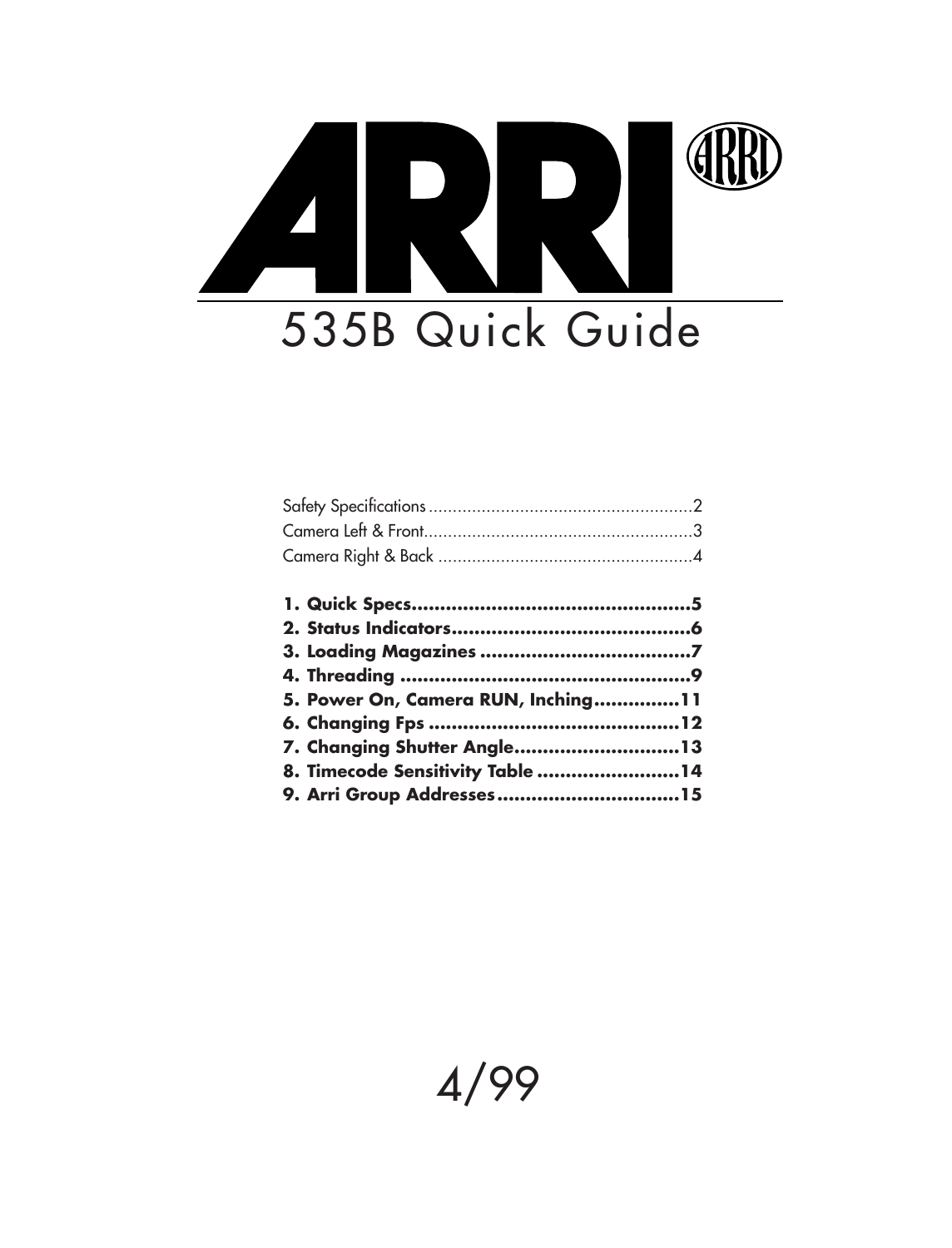# **About This Quick Guide**

In order to ensure optimal performance, it is essential that you acquaint yourself with this Quick Guide and that you follow the operating instructions described herein. First time users must first acquaint themselves with the full 535B instruction manual. Even though all efforts have been made to ascertain the accuracy of this Guide, changes and upgrades to the products described can result in different hardware or behavior. In other words, technical data are subject to change without notice.

Best viewing and printing of the Acrobat (pdf) version of this Quick Guide can be achieved through the use of the Acrobat Reader 3.0 or later. For best printing results, use a PostScript printer. The Acrobat Reader can be downloaded for free from the Adobe web site at http://www.adobe.com.

# **Safety Specifications**

- When transporting the camera, make sure that the sliding door securing the field lens is all the way down.
- Use only original ARRI accessories and replacement parts!
- Clean optical surfaces only with an optical brush or a clean optical cloth! In cases of solid dirt, moisten an optical cloth with pure alcohol (or brand-name lens cleaner).
- Do not use solvents when cleaning the film path!
- When adjusting the mirror shutter, turn the camera off and remove the power cable. Accidentally running the camera while adjusting the mirror shutter can cause great damage.
- Do not unscrew any screws which are sealed with locking paint!
- Never run the camera without a lens or a protective cap in the lens mount receptacle.
- Never place your hand in the lens cavity or the inside of the camera while the camera is running!
- Never open the movement or gate locking mechanism while the camera is running!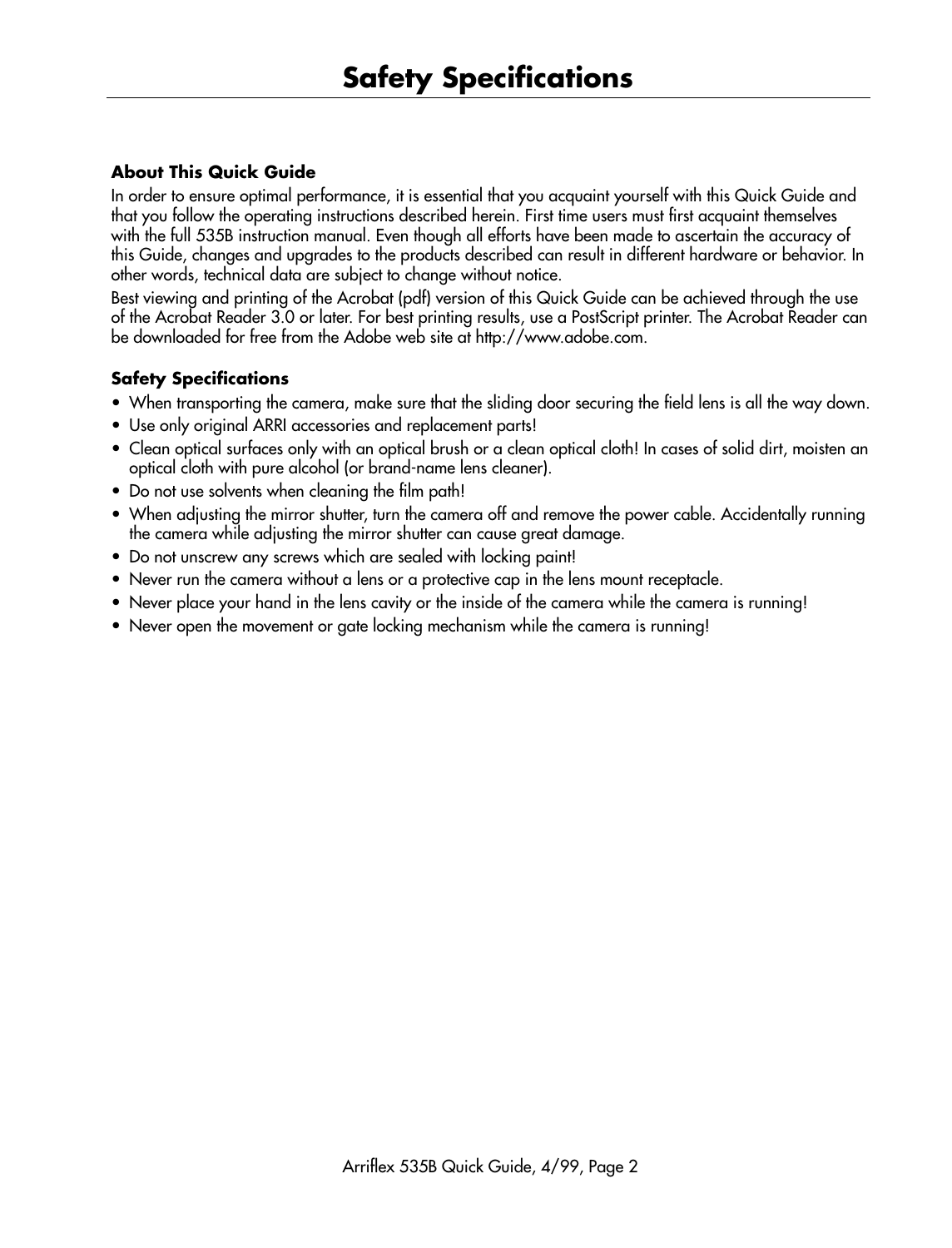# **Camera Left & Front**

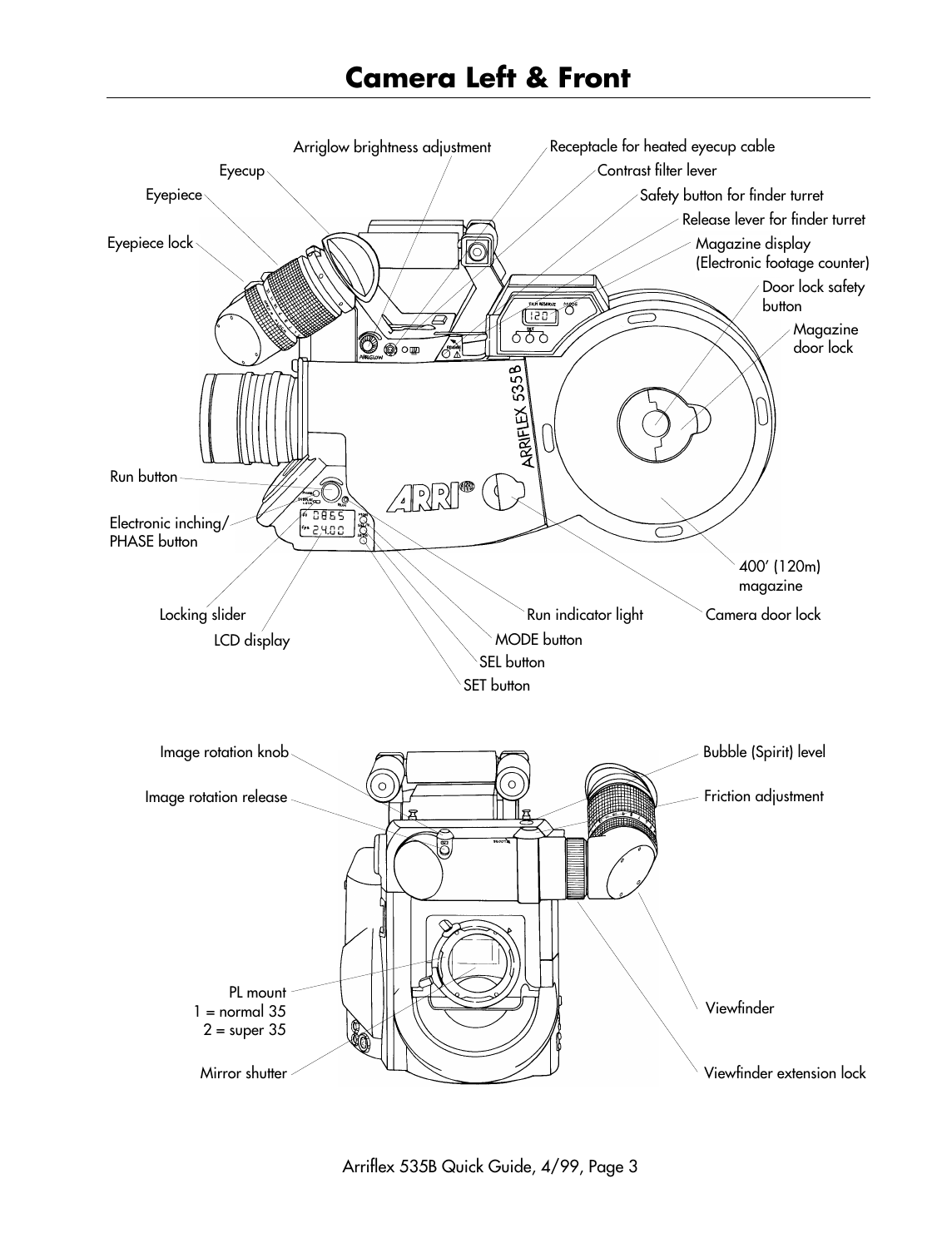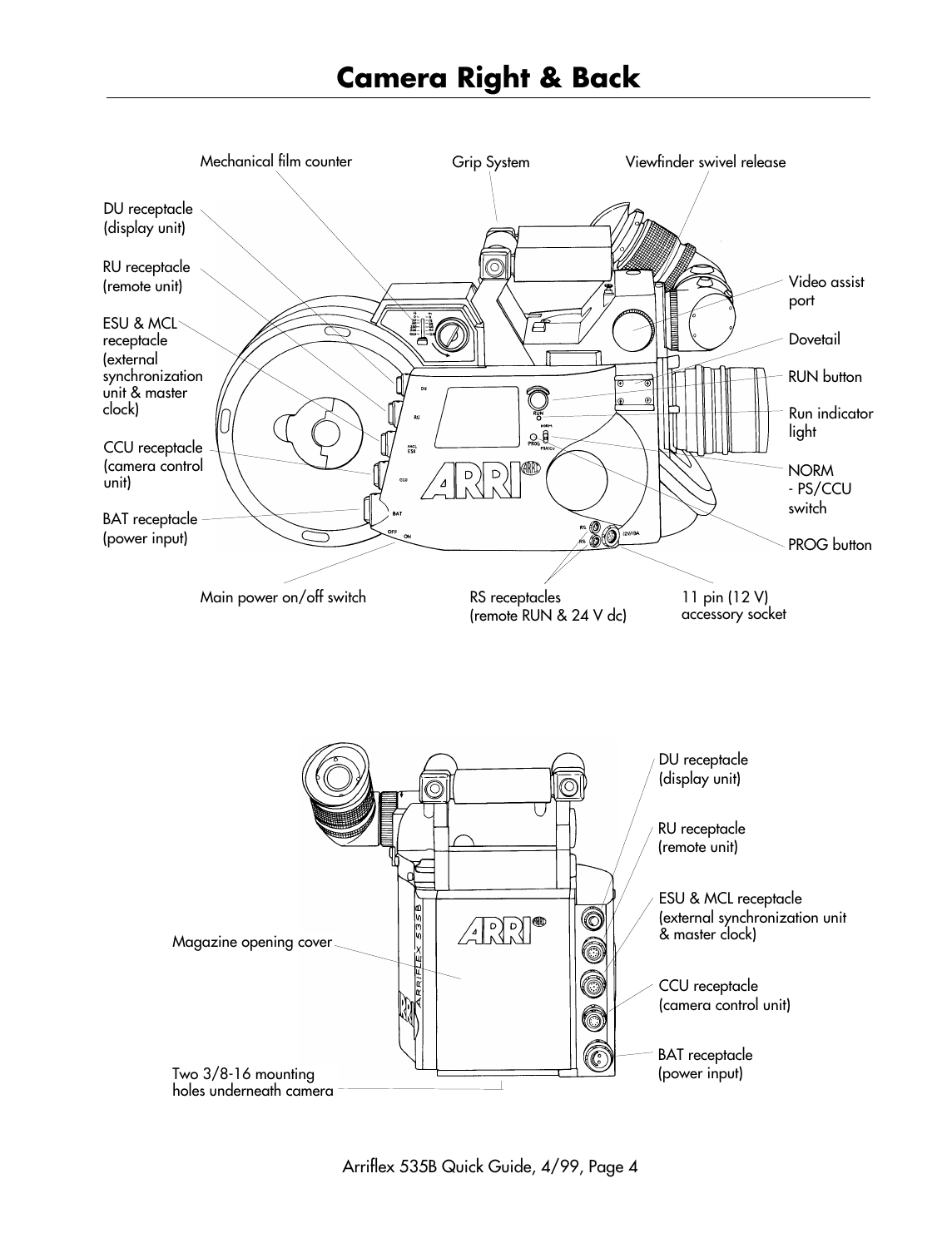| <b>Fps Range:</b>                       | 3.000 to 60.000 fps, forward and reverse                                                                                                                                                                                                                                                                                                                                                                                                                                                                                                                                                      |                                                                                                                                                                                                                                                                                         |
|-----------------------------------------|-----------------------------------------------------------------------------------------------------------------------------------------------------------------------------------------------------------------------------------------------------------------------------------------------------------------------------------------------------------------------------------------------------------------------------------------------------------------------------------------------------------------------------------------------------------------------------------------------|-----------------------------------------------------------------------------------------------------------------------------------------------------------------------------------------------------------------------------------------------------------------------------------------|
| <b>Mirror Shutter:</b>                  | $15.0^\circ$ to $180.0^\circ$ , manually adjustable                                                                                                                                                                                                                                                                                                                                                                                                                                                                                                                                           |                                                                                                                                                                                                                                                                                         |
|                                         |                                                                                                                                                                                                                                                                                                                                                                                                                                                                                                                                                                                               | Fixed settings at: every 15° from 15° to 135° and 144°, 172.8° and 180°                                                                                                                                                                                                                 |
| Power:                                  | BAT:                                                                                                                                                                                                                                                                                                                                                                                                                                                                                                                                                                                          | 24 V dc, Fischer connector, pin 1 is negative, pin 2 is positive<br>Acceptable voltage range: 20 to 32 V dc                                                                                                                                                                             |
|                                         | RS:                                                                                                                                                                                                                                                                                                                                                                                                                                                                                                                                                                                           | Pin 1: GND, pin 2: 24 V dc out, pin 3: /E-Run<br>Power output: 24 V dc, 1 amp max.                                                                                                                                                                                                      |
|                                         | $11-Pin:$                                                                                                                                                                                                                                                                                                                                                                                                                                                                                                                                                                                     | Pin 9: GND, pin 11: 12 V dc<br>Power output: 12 V dc, 1.8 amps max.<br>Note: This 11 pin connector carries only power, it carries neither<br>shutter pulse nor camera run capabilities.                                                                                                 |
|                                         | CCU:                                                                                                                                                                                                                                                                                                                                                                                                                                                                                                                                                                                          | Pin 4: GND, pin 3: 24 V dc<br>Power output: 24 V dc, 0.4 amps max.                                                                                                                                                                                                                      |
|                                         | Fuses:                                                                                                                                                                                                                                                                                                                                                                                                                                                                                                                                                                                        | Main fuse: 15 A Picofuse<br>Located on the left side of the electronics cover. The main<br>fuse can only be accessed when the magazine is removed.                                                                                                                                      |
|                                         |                                                                                                                                                                                                                                                                                                                                                                                                                                                                                                                                                                                               | 3 A Picofuse<br>Coaxial magazine fuse F1:<br>Coaxial magazine fuse F2:<br>0.25 A Picofuse<br>Lightweight magazine fuse:<br>3 A Picofuse<br>Located underneath a cover in the magazine throat.                                                                                           |
| <b>Movement:</b>                        |                                                                                                                                                                                                                                                                                                                                                                                                                                                                                                                                                                                               | Two pull-down film transport claws and two registration pins                                                                                                                                                                                                                            |
| Flange Focal Distance: 51.98 - 51.97 mm |                                                                                                                                                                                                                                                                                                                                                                                                                                                                                                                                                                                               |                                                                                                                                                                                                                                                                                         |
| <b>Temperature Range:</b>               |                                                                                                                                                                                                                                                                                                                                                                                                                                                                                                                                                                                               | $-4^{\circ}$ Fahrenheit to $+122^{\circ}$ Fahrenheit (-20 $^{\circ}$ Celsius to $+50^{\circ}$ Celsius)                                                                                                                                                                                  |
| <b>Electronic Accessories:</b>          |                                                                                                                                                                                                                                                                                                                                                                                                                                                                                                                                                                                               | Integrated Video System (IVS), Remote Control Unit (RCU-1), Laptop Camera<br>Controller (LCC), Lens Control System (LCS), Wireless Lens Control System<br>(WLCS), Iris Control Unit for speed/iris ramps (ICU-1), Remote On/Off Switch<br>(RS-4), External Synchronization Unit (ESU-1) |
| <b>Other Accessories:</b>               | 400' (120m) coaxial magazine, 400' (120m) lightweight magazine, 1000'<br>(300m) coaxial magazine, a wide variety of zoom and prime lenses, shift & tilt<br>lens system, viewfinder extenders, anamorphic viewfinder, heated eyecup,<br>exchangeable ground glasses and arriglow masks, various matte box systems,<br>various follow focus systems, right side handgrip, hand held shoulder supports,<br>steadicam support bracket, lens light, accessory connector splitter boxes,<br>timecode exposure module, batteries, power supply, geared head, varicon<br>contrast control, obie light |                                                                                                                                                                                                                                                                                         |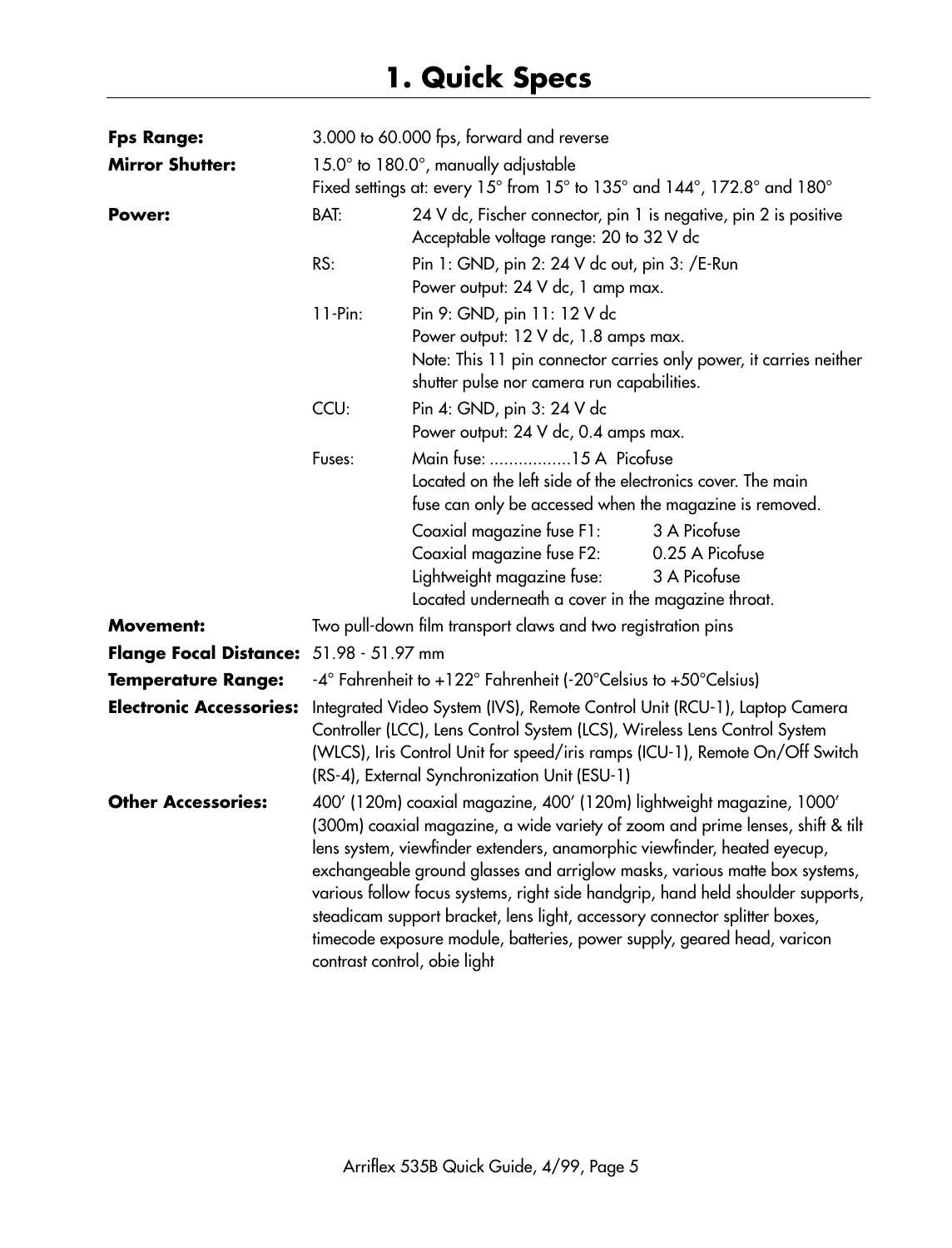| <b>Viewfinder Indicators:</b> | END glows:<br>ASY:<br>BAT:                                                           | END blinking: Film end coming up in X feet/meters ("X" can bet set by user)<br>Camera ran out of film<br>Asynchronous operation; camera is not running at set fps rate<br>Low battery (less than 20 volts). Exchange battery.                                                                                                                                                                                      |
|-------------------------------|--------------------------------------------------------------------------------------|--------------------------------------------------------------------------------------------------------------------------------------------------------------------------------------------------------------------------------------------------------------------------------------------------------------------------------------------------------------------------------------------------------------------|
| <b>Display Indicators:</b>    | TC glows:<br>TC blinks:<br>bat:<br>asy:<br>end flashes<br>end glows:<br>fps flashes: | Timecode exposure is enabled and timecode is set<br>Timecode exposure is enabled, but not recording properly<br>Low battery (less than 20 volts). Exchange battery.<br>Asynchronous operation; camera is not running at set fps rate<br>Film end coming up in X feet/meters ("X" can be set by user)<br>Camera ran out of film<br>ESU is not receiving a valid signal<br>PROG glows: Internal program is activated |

**Display Warnings:** The LCD Display will indicate any situations that will prevent running the camera by changing one or more of its digits into underlines.

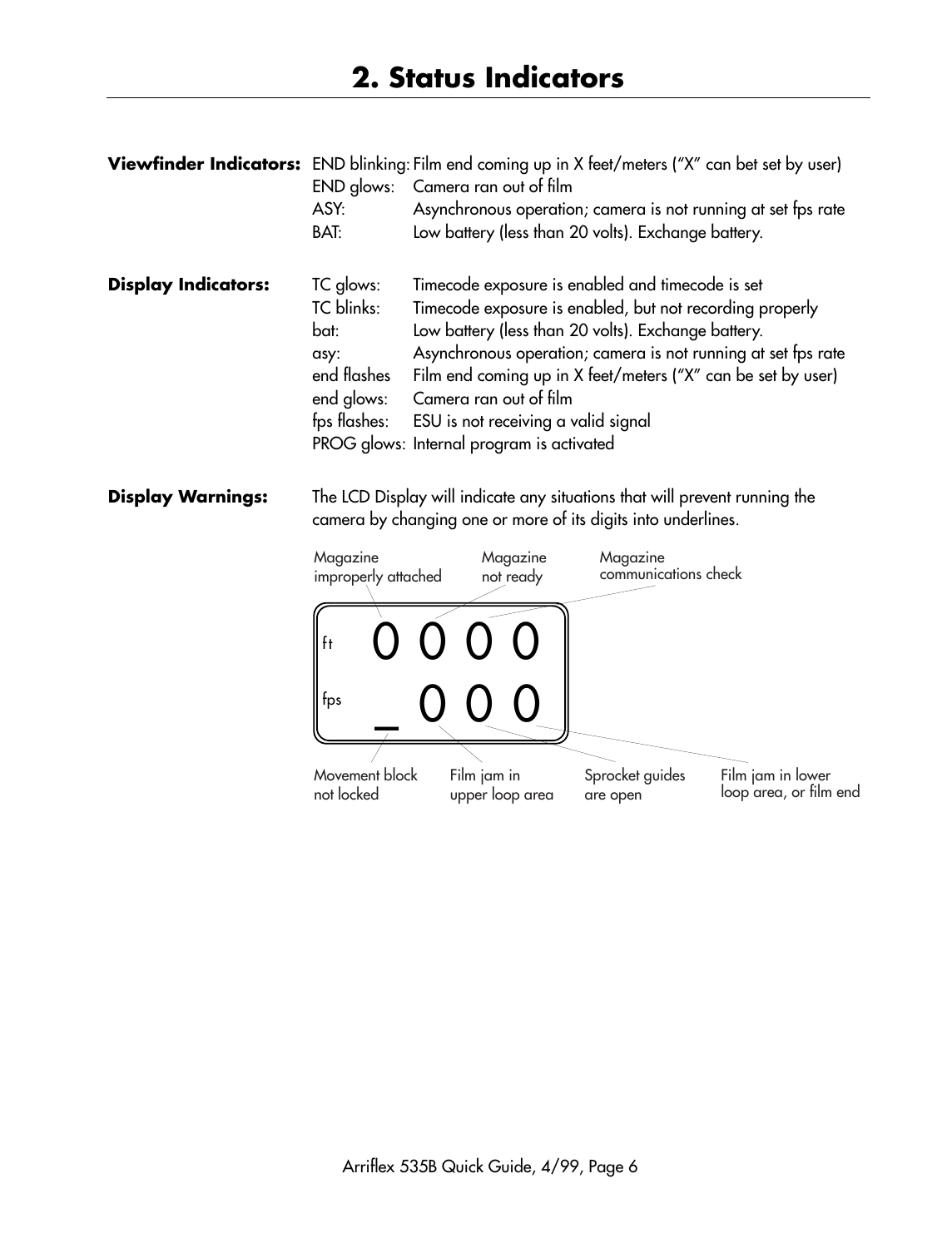Always make sure that a loop protector is on the magazine when it is not on the camera. Also make sure that the magazine opening cover is on the camera when no magazine is attached to the camera. These instructions pertain to the coaxial magazines. To learn how to load the light weight magazine LM-1, refer to the 535B manual.

#### **Step 1: The Feed Side**

Load unexposed film only in absolute dark - such as in a dark room or changing bag.

- Take the loop protector off.
- Press the safety button on the feed side door and flip the magazine door lock up. Turn it counter clockwise until it stops and remove the door. Place the door with the interior face down beside the magazine. Turn the magazine door lock now clockwise and flip it down, so the film can be placed on the door.
- Flip up the hinged clip on the feed shaft.
- Remove the film from the film container.
- Remove the tape from the film end. Make sure that the tape is completely removed.
- Place the film roll on the magazine door.
- Guide the film head into the opening and carefully push it further until you feel it emerging from the upper magazine throat opening. If the film cannot be pushed through easily, employ the threading aid by flipping it up and then turning it counter clockwise to advance the film.

**Note:** Ensure that the threading aid is flipped back into position. Otherwise it can cause noise.

- Now place the film on the feed shaft and push the film core down as far as it will go, without pressing on the film itself. The film will otherwise become conical and cause noise.
- Flip down the hinged clip to lock the film core on the feed shaft.
- Open the magazine door lock, place the magazine door on the magazine and lock it. Double check by pulling up on the door.



Arriflex 535B Quick Guide, 4/99, Page 7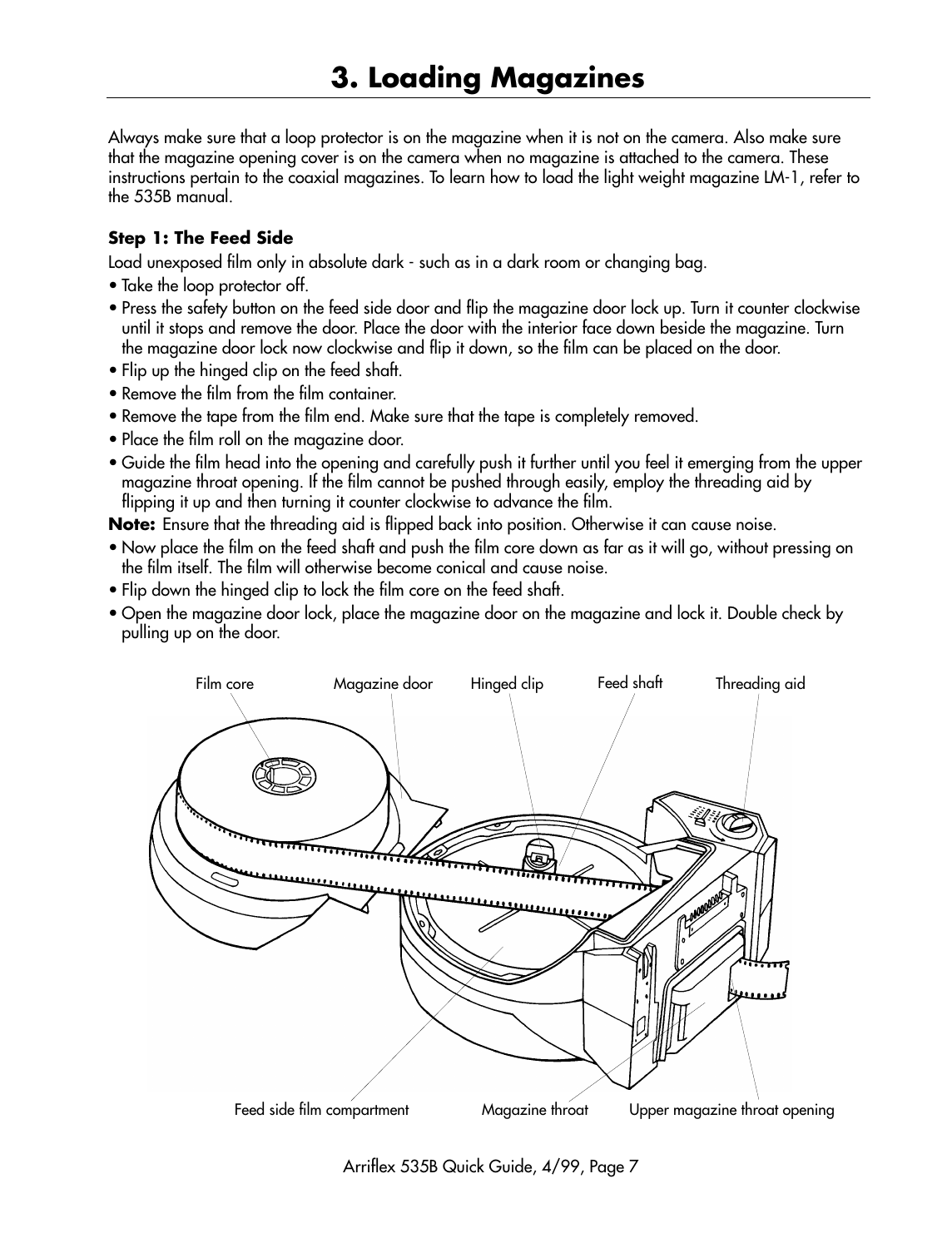### **Step 2: The Take-up Side**

Step 2 can be performed in daylight.

- Press the safety button on the take-up side magazine door and flip the door lock up. Turn the door lock counter clockwise until it stops and remove the magazine door.
- Slide the film head into the lower magazine throat opening until it emerges inside the take-up side.

**Note:** The loop-length is unimportant at this stage. It will be set once the magazine is on the camera.

- Place the head of the film into the collapsible core, clamp it in place and wind clockwise a couple of turns.
- Put the magazine door back on the magazine and lock it. Double check by pulling up on the door.

#### **Step 3: Setting the Film Counter**

Film amount loaded can be programmed into the magazine display. This value will be stored independently of the camera. During camera run, the magazine display will count down the loaded film. This value is also communicated to the camera and serves as a basis for the remaining film display and film end warning.

- Activate the magazine display by pressing the MODE button until "ft" or "m" appear in the display.
- Press the left SET button to increase the counter value by 100. Press the center SET button to increase the counter value by 10. Press the right SET button to increase the counter value by 1. If you have loaded a full roll of film, you can quickly enter 393' (120m) by pressing the left and right SET buttons simultaneously on a 400' (120m) magazine, or 983' (300m) by pressing the left and right SET buttons simultaneously on a 1000' (300m) magazine.
- When using timecode, now is a good time to set the proper timecode sensitivity (TCS) value. Press the MODE button until the letters "TCS" appear in the display. Pressing any of the three SET buttons will increase the TCS value by 1. See the table at the end of the Quick Guide for the proper TCS values.



Arriflex 535B Quick Guide, 4/99, Page 8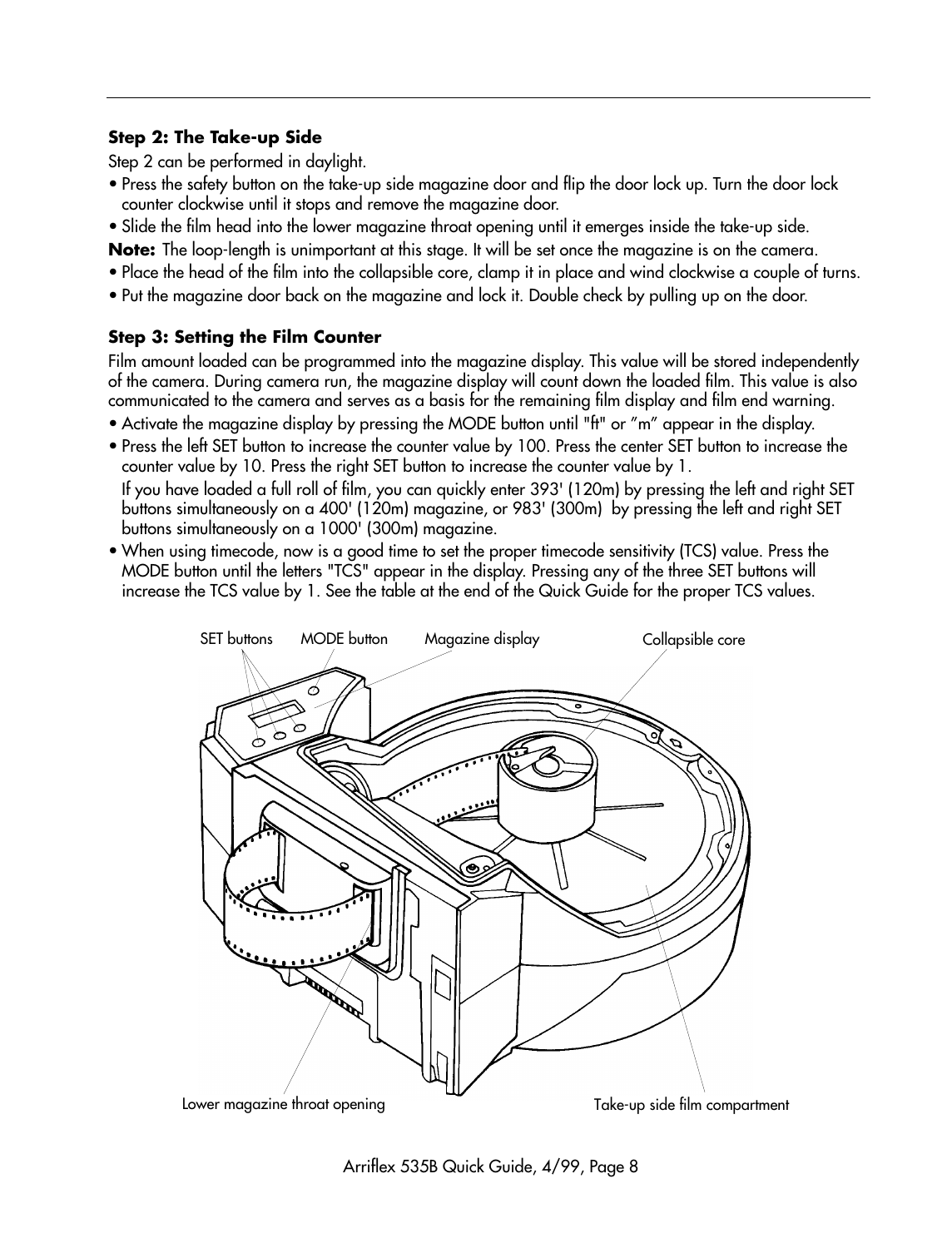#### **Mounting the Magazine**

Attaching a magazine to the camera and threading film is done in the same manner with the coaxial and with the lightweight magazines.

**Note:** On the 535B the movement block is disengaged from the drive system when it is swung away from the gate. Both the movement and the drive system can now be turned independently of each other. However, the movement block can only be returned to the front position if it is properly re-aligned with the drive system. To re-align the movement block, press the inching button. If the camera is without power, you can slowly turn the knurled discs on the sprocket rollers - without pushing them in - until the movement block will swing forward freely.

# **Attaching the Magazine to the Camera**

- Open the camera door and remove the magazine opening cover.
- Turn the inching knob on the movement until the white index line aligns with the LOADING POSITION line.
- Push the movement locking lever to the UNLOCK position and swing the movement block away from the film gate.
- Turn the sprocket guide lever up, towards the OPEN position.
- Pull some film out of the magazine until the loop is about 1 foot long.
- Push the loaded magazine halfway into the dovetail guide on the camera.
- Place the film in the movement so that it lies between the sprocket guides and the sprocket rollers, and between the movement and the film gate (see graphic on the next page).
- Push the magazine into the camera as far as it will go. The magazine will lock with an audible click.

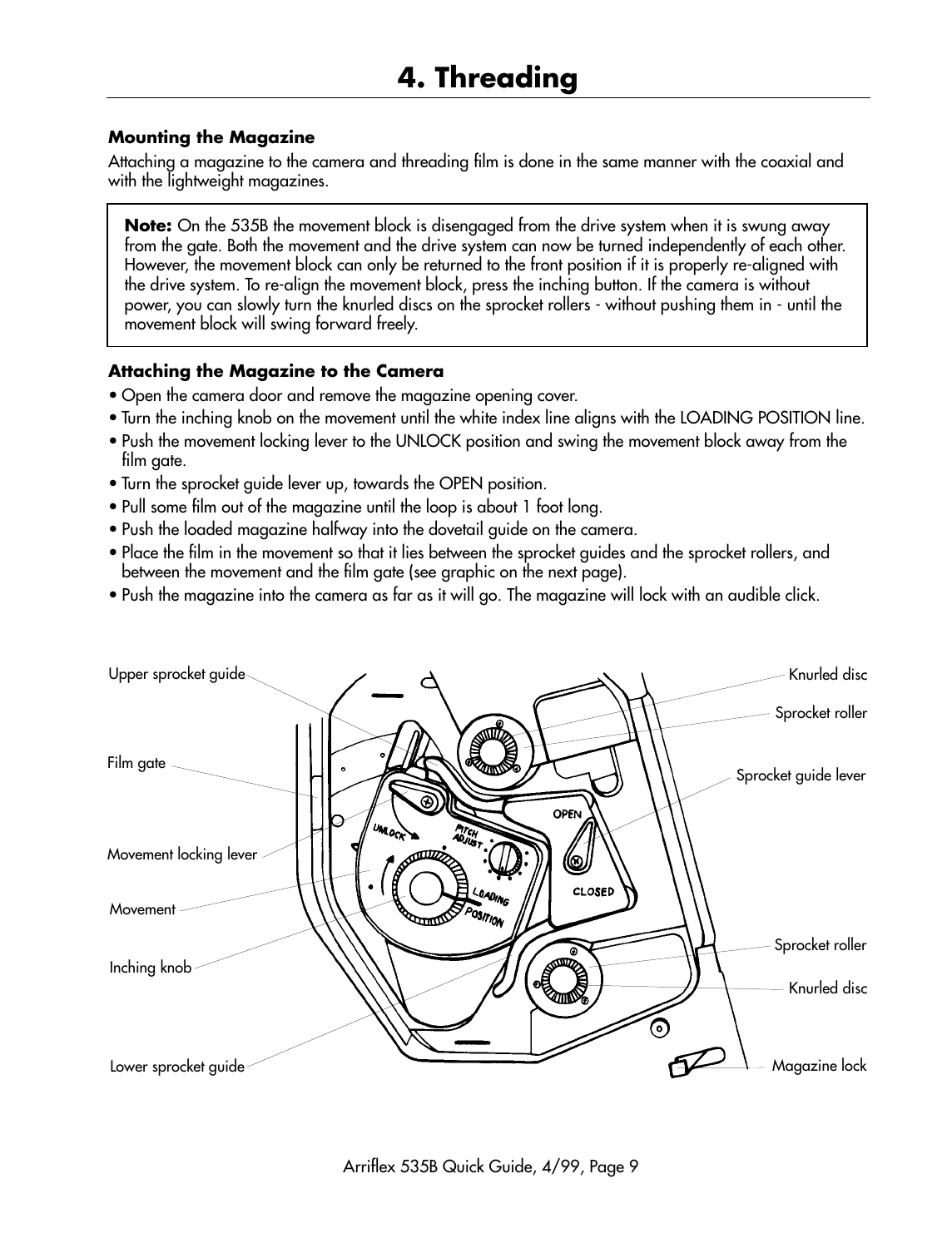# **Threading the Film**

- Position the film on the upper and lower sprocket rollers so that the sprockets engage the film perforations. Gravity will hold the film in place on the lower sprocket roller, but you may have to lift the upper film loop a little to hold the film on the upper sprocket roller. Close the sprocket roller guides by turning the sprocket guide lever towards the CLOSED position.
- **Note:** If you cannot easily close the sprocket guide lever, it is an indication that the sprockets do not engage the film perforation properly. Open the sprocket guide lever again and reposition the film. Never force the sprocket guide lever!
- The white index line on the inching knob should still align with the LOADING POSITION on the movement.
- Push the movement locking lever to the UNLOCK position and gently swing the movement forward towards the film gate. Simultaneously slide the film a little up and down to ensure that the transport claws engage the film perforations.
- Set the upper and lower film loop to the corresponding film loop markings by pushing down on the knurled discs and turning them.
- To check for proper film transport, turn the inching knob in the direction of the arrow on the movement (clockwise).

#### **Setting the Camera Counter**

• Reset the TOTAL film counter by pushing the SET button for approximately 3 seconds when viewing the TOTAL counter on the LCD display.



Arriflex 535B Quick Guide, 4/99, Page 10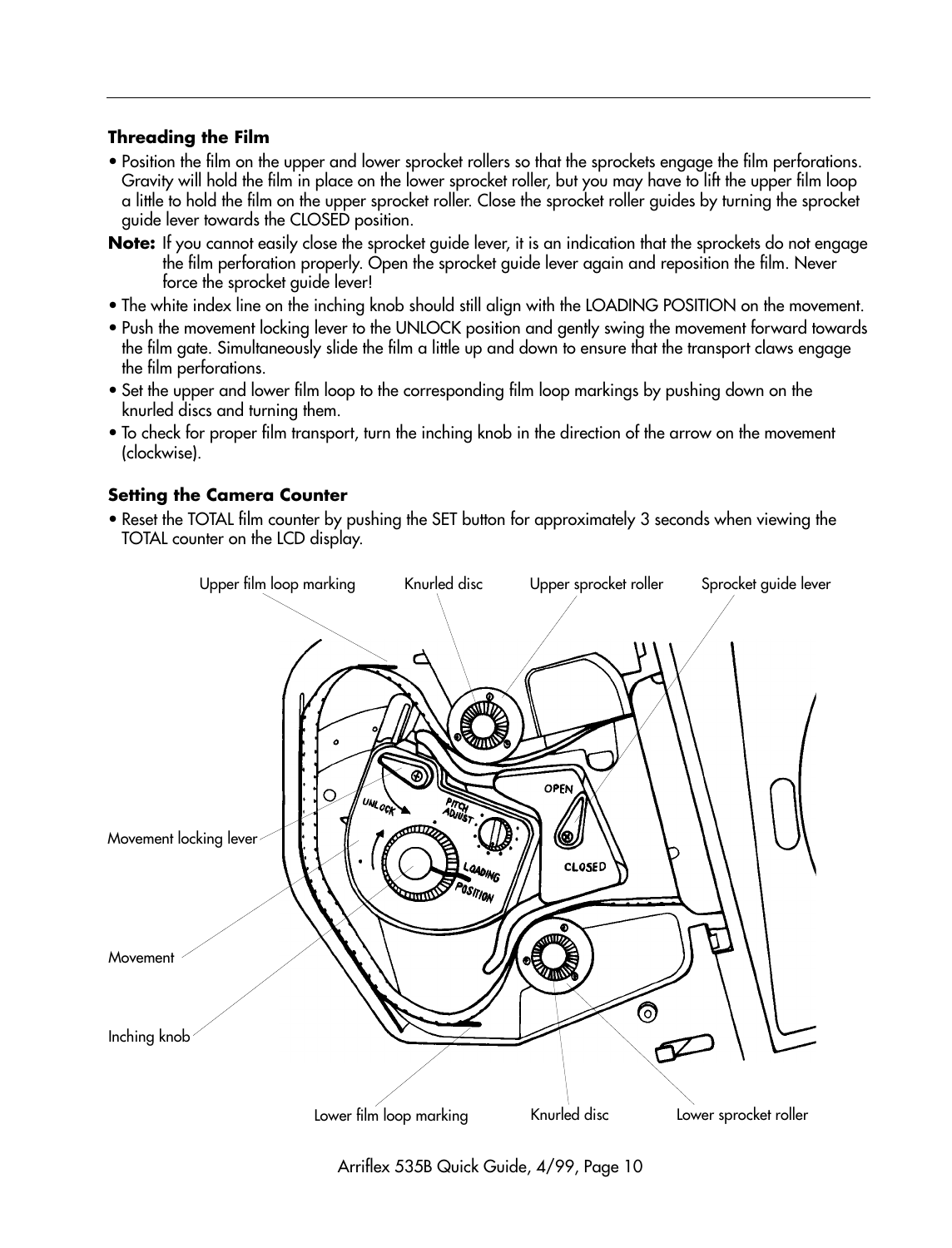#### **Turning Camera Power On**

The main power switch for the ARRIFLEX 535B is located on the underside of the electronics cover. When a battery is attached to the camera and the main power switch is turned on, you should see characters appear on the LCD display on the camera left side.

#### **Camera RUN/STOP**

A RUN button is located on both sides of the camera. To run the camera, depress the RUN button briefly. The RUN indicator light will glow red while the camera is coming up to speed, and switch to green once the set frame rate is reached. The RUN indicator light will steadily glow green when the camera is running without any problems at the set frame rate. If the RUN indicator light glows red when the camera is in Standby, the camera is not ready and pushing the RUN button will have no effect.

#### **Inching**

The ARRIFLEX 535B can be inched manually with the inching knob or electronically with the PHASE button. The PHASE button, if pushed very briefly, will also rotate the mirror shutter 180°. This allows for a fast gate check. To move the mirror shutter back in the viewing position, push the PHASE button again briefly.

• To manually inch the camera, open the camera door and turn the inching knob on the movement in the direction of the arrow (clockwise).

**Note:** Any film in the movement area will be exposed to light!

• To electronically inch the camera, press the PHASE button while the camera is in Standby.

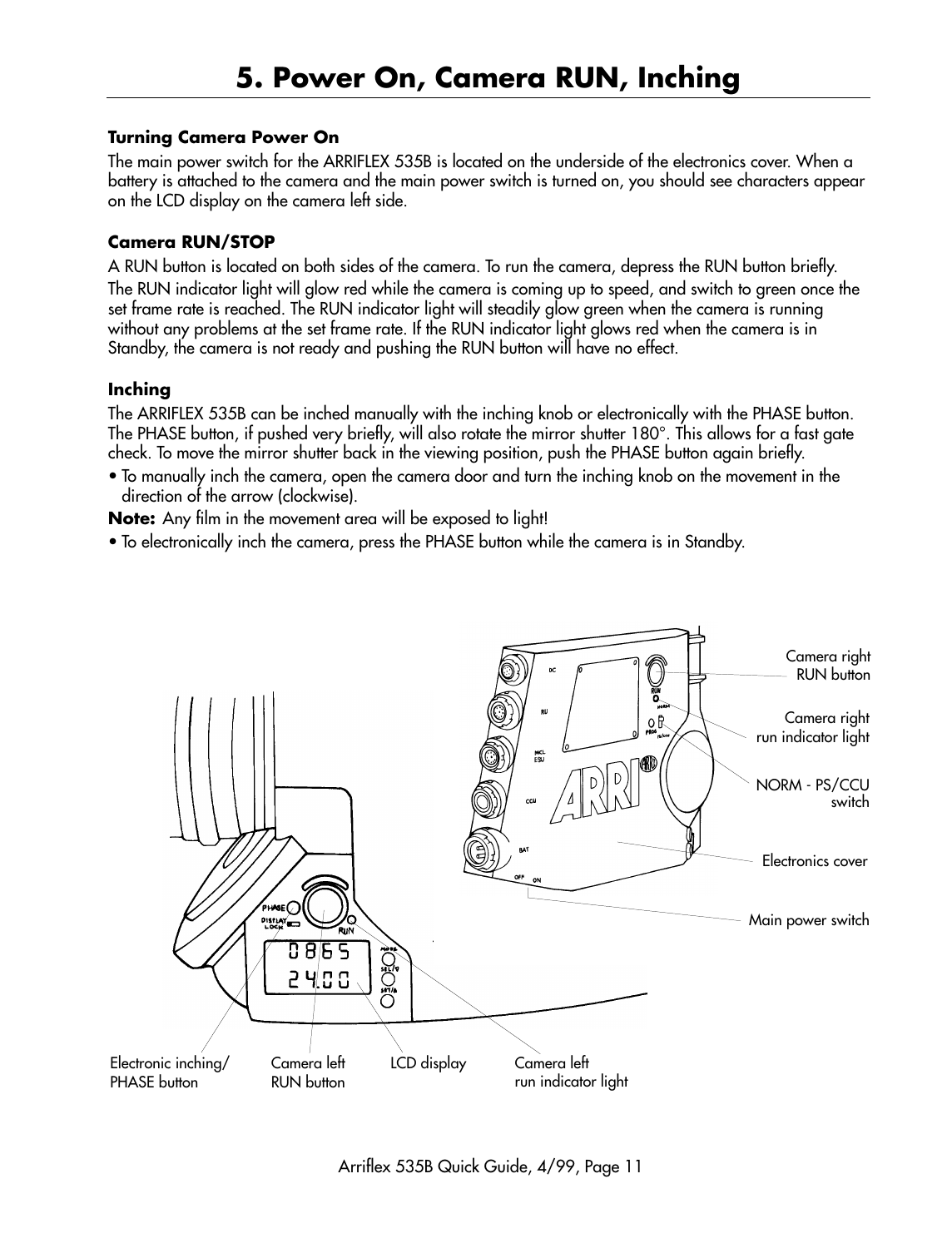With the NORM - PS/CCU switch on the camera's right side in the NORM position, the standard speeds 24, 25, 29.97 and 30 fps can be run. In the PS/CCU position, any speed from 3.000 to 60.000 fps, forward or reverse, can be run. All speeds set on the camera are crystal speeds.

# **Setting a Standard Speed**

- Ensure that the locking slider is in the unlocked (right) position.
- Make sure the LCD display is in mode 1.
- Push the SEL button to cycle through the available standard speeds 24, 25, 29.97 and 30 fps. Each speed will flash for about 3 seconds.
- While a speed is flashing, push the SET button to set it.
- **Note:** Set the NORM PS/CCU switch to NORM to run the camera at the set standard speed.

# **Setting a Programmable Speed (PS)**

- Ensure that the locking slider is in the unlocked (right) position.
- Push the MODE button once to change from mode 1 to mode 2 ("PS" - programmable speed).
- Press the SEL button to select one digit after the other. A selected digit will blink. Press the SET button to increment the value of a flashing digit by one. Repeat this procedure for all digits that need to be changed.

The display will show full frame speed plus three digits past the decimal point. The 1/1000 th of a fps is displayed in the upper right-hand corner of the display.

**Note:** Set the NORM - PS/CCU switch to NORM to run the camera at the set standard speed.

**Note: One SEL button push beyond the 1/1000th fps is the setting that allows for reverse running (cd). Since it is fairly easy to change, be careful not to accidentally set the camera to run in reverse when changing the programmable speed. Always double check!**

# **Setting the Camera to run in Reverse**

- Ensure that the locking slider is in the unlocked (right) position.
- Push the MODE button once to change from mode 1 to mode 2 ("PS" - programmable speed).
- Press the SEL button repeatedly until "cd" (camera direction) blinks.
- Change the running direction of the camera now with the SET button. When the camera is set to run in reverse, a minus sign is displayed in front of the "PS" symbol.
- **Note:** This minus sign is the only indication that the camera will run in reverse. Pay close attention!
- **Note:** Camera direction will be set to reverse for the standard speeds (NORM) and for the programmable speeds (PS).



LCD display in mode 1. Current frame rate set at 24 fps.



LCD display in mode 2.

Current frame rate set at 18.325 fps.



LCD display in mode 2. Current frame rate set at reverse 21.325 fps.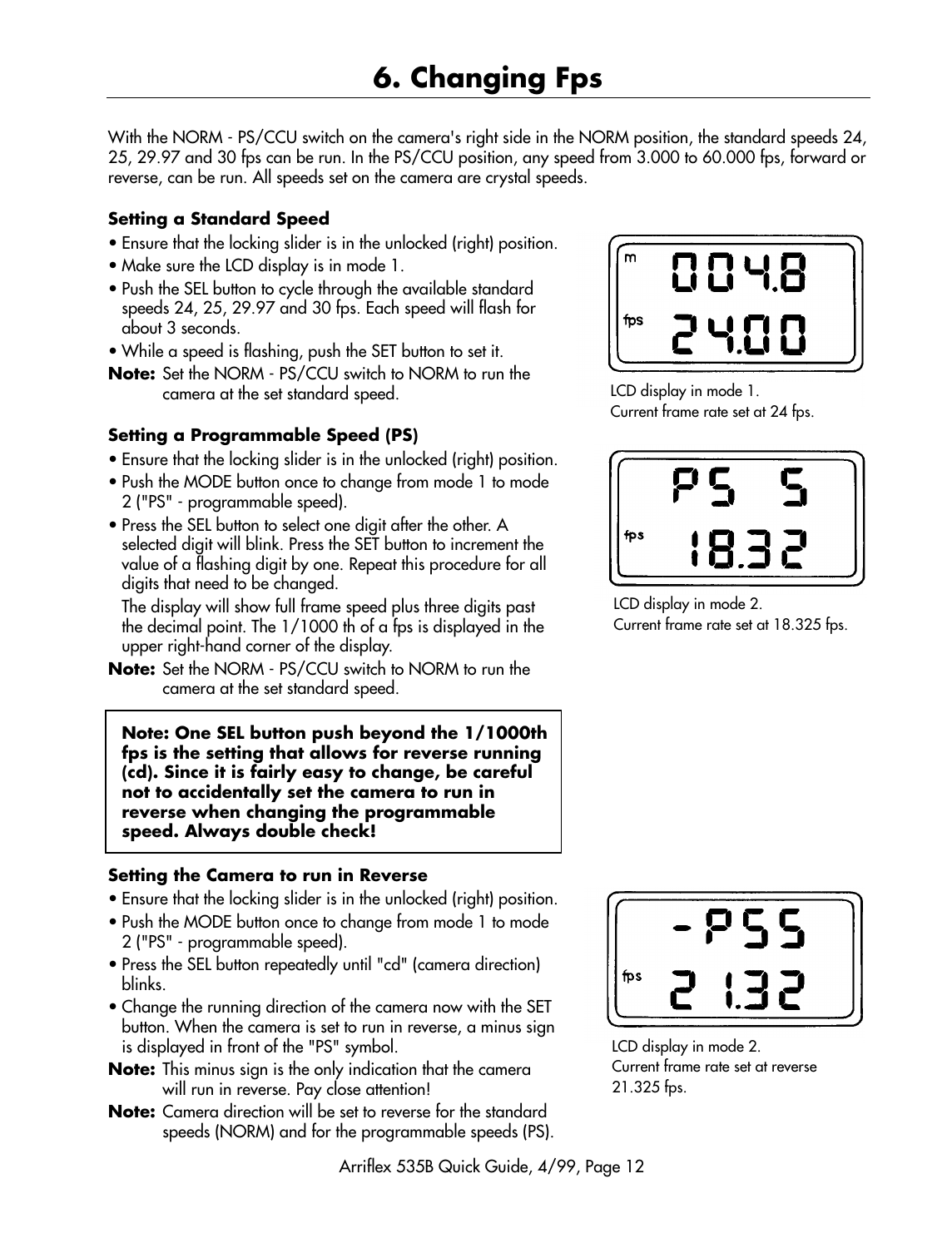# **Checking the Mirror Shutter Angle**

- Make sure that the camera is in standby.
- Push the PHASE button and keep it held down. The camera will run at the inching speed (1 fps).
- After two seconds the top line of the LCD display will show the open angle of the mirror shutter.
- **Note:** The camera will not inch electronically (PHASE button) when it is set to run in reverse.



LCD display in mode 1. Open mirror shutter angle (144.0°) visible during electronic inching.

# **Changing the Mirror Shutter Angle**

**Note:** Before adjusting the mirror shutter, turn the camera off and remove the power cable! Accidentally running the camera while adjusting the mirror shutter can cause great damage.

- Remove the lens or lens mount cavity cap.
- Turn the inching knob on the movement until the adjustment screw and the shutter lock are visible in the lens opening (see graphic). You may have to hold the inching knob while adjusting the shutter to keep the shutter in place.
- Use a 2 mm hex driver to turn the shutter lock (labeled CATCH) towards the LOOSE position. You will see a small tab (called a "catch") disengage from a cut out in the locking ring.
- Use the 2 mm hex driver to turn the adjustment screw. You will see the shutter blade turn out from under the mirror. Position the shutter blade at one of the labeled default positions.
- Turn the shutter lock now with the 2 mm hex driver back towards the LOCK position, until you see the catch snap into a cut out. If it does not engage into a cut out, reposition the shutter blade slightly by turning the adjustment screw again.

**Note:** When you close the shutter down, you have to compensate your exposure. Open up the lens aperture one stop for a 90° and two stops for a 45° shutter angle.

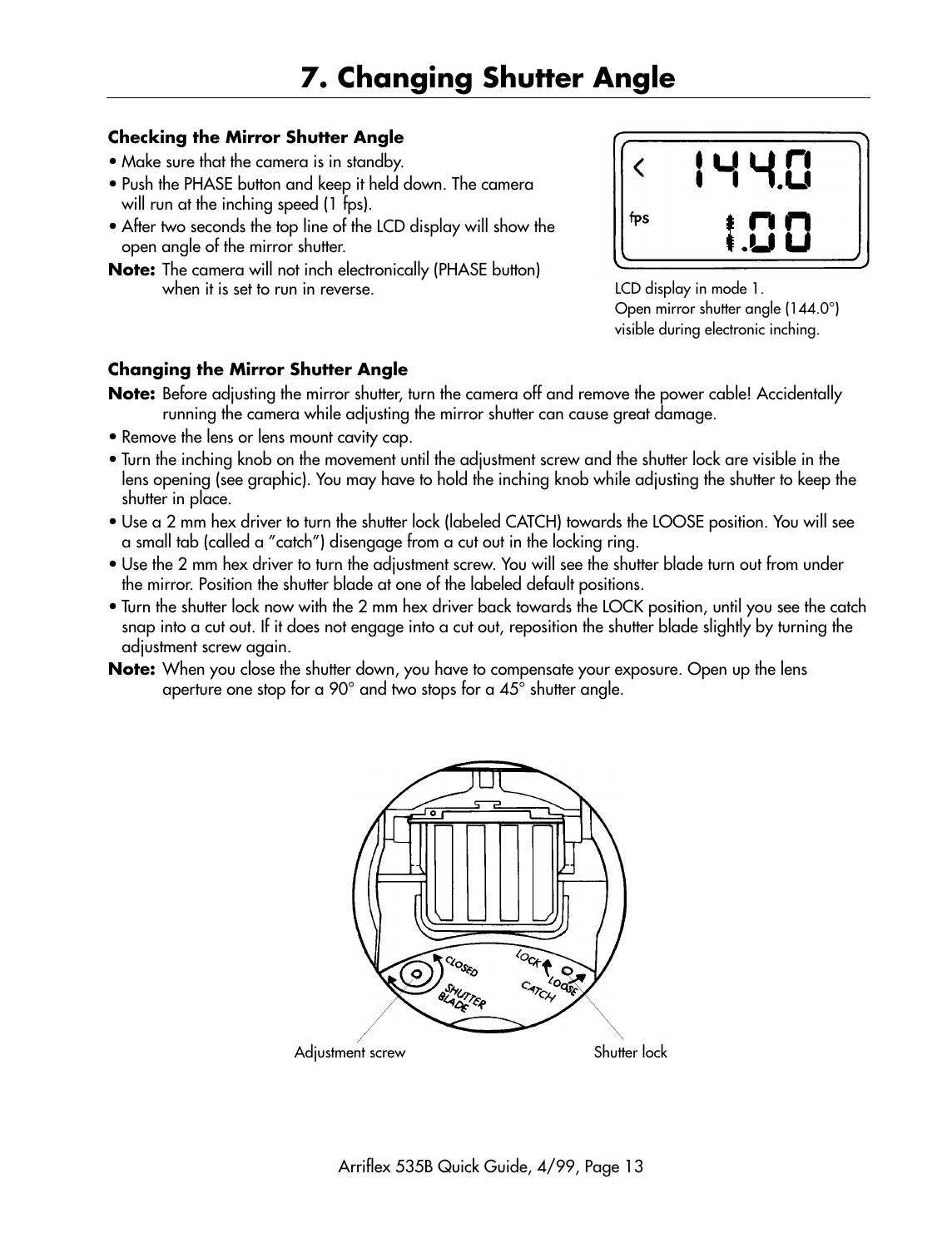#### **Notes**

This table is in effect as of January 1998. The latest information can be found in the ARRI Technical Note P-1002 on the ARRI website at http://www.arri.com.

All the new generation Arriflex cameras are able to record SMPTE Timecode as a barcode on film. In order to ensure the proper exposure of this barcode, the assistant has to set a "Timecode Sensitivity" (TCS) number. The TCS number indicates the sensitivity of a given film stock to the wavelength of light produced by the LED that exposes the film. The TCS number is set either on the magazine (535A, 535B, 16SR 3) or on the camera directly (435, 435ES).

Timecode recording is possible at the standard speeds of 23.976, 24, 25, 29.97 and 30 fps. Some 535s cannot record Timecode at 23.976, but can be modified to do so by any authorized Arri service facility. No Timecode will be recorded if TCS is set to "0".

#### **35 mm Kodak Film Stocks**

| Emulsion | Type                  | TCS |
|----------|-----------------------|-----|
| 5222     | <b>B/W Negative</b>   | 8   |
| 5224     | B/W Reversal          | 8   |
| 5231     | <b>B/W Negative</b>   | 8   |
| 5239     | Color Reversal        | 6   |
| 5240     | Color Reversal        | 5   |
| 5245     | <b>Color Negative</b> | 7   |
| 5246     | <b>Color Negative</b> | 6   |
| 5248     | <b>Color Negative</b> | 7   |
| 5274     | <b>Color Negative</b> | 6   |
| 5277     | <b>Color Negative</b> | 5   |
| 5279     | <b>Color Negative</b> | 5   |
| 5287     | <b>Color Negative</b> | 6   |
| 5293     | <b>Color Negative</b> | 6   |
| 5294     | <b>Color Negative</b> | 5   |
| 5295     | <b>Color Negative</b> | 4   |
| 5296     | <b>Color Negative</b> | 5   |
| 5297     | <b>Color Negative</b> | 5   |
| 5298     | <b>Color Negative</b> | 5   |
| 5620     | <b>Color Negative</b> | 5   |

#### **35 mm Fuji Film Stocks**

| Emulsion | Type                  | TCS |
|----------|-----------------------|-----|
| 8510     | <b>Color Negative</b> | 7   |
| 8514     | <b>Color Negative</b> | 5   |
| 8520     | <b>Color Negative</b> | 5   |
| 8521     | <b>Color Negative</b> | 7   |
| 8530     | <b>Color Negative</b> | 6   |
| 8531     | <b>Color Negative</b> | 7   |
| 8550     | <b>Color Negative</b> | 4   |
| 8551     | <b>Color Negative</b> | 6   |
| 8560     | <b>Color Negative</b> | 6   |
| 8561     | <b>Color Negative</b> | 5   |
| 8570     | <b>Color Negative</b> | 6   |
| 8571     | <b>Color Negative</b> | 5   |

#### **35 mm Agfa Film Stocks**

| Emulsion Type  |                       | <b>TCS</b> |
|----------------|-----------------------|------------|
| <b>PAN 250</b> | <b>B/W Negative</b>   | 7          |
| XT 100         | <b>Color Negative</b> | 6          |
| <b>XTR 250</b> | <b>Color Negative</b> | 5          |
| <b>XTS 400</b> | <b>Color Negative</b> | 5          |